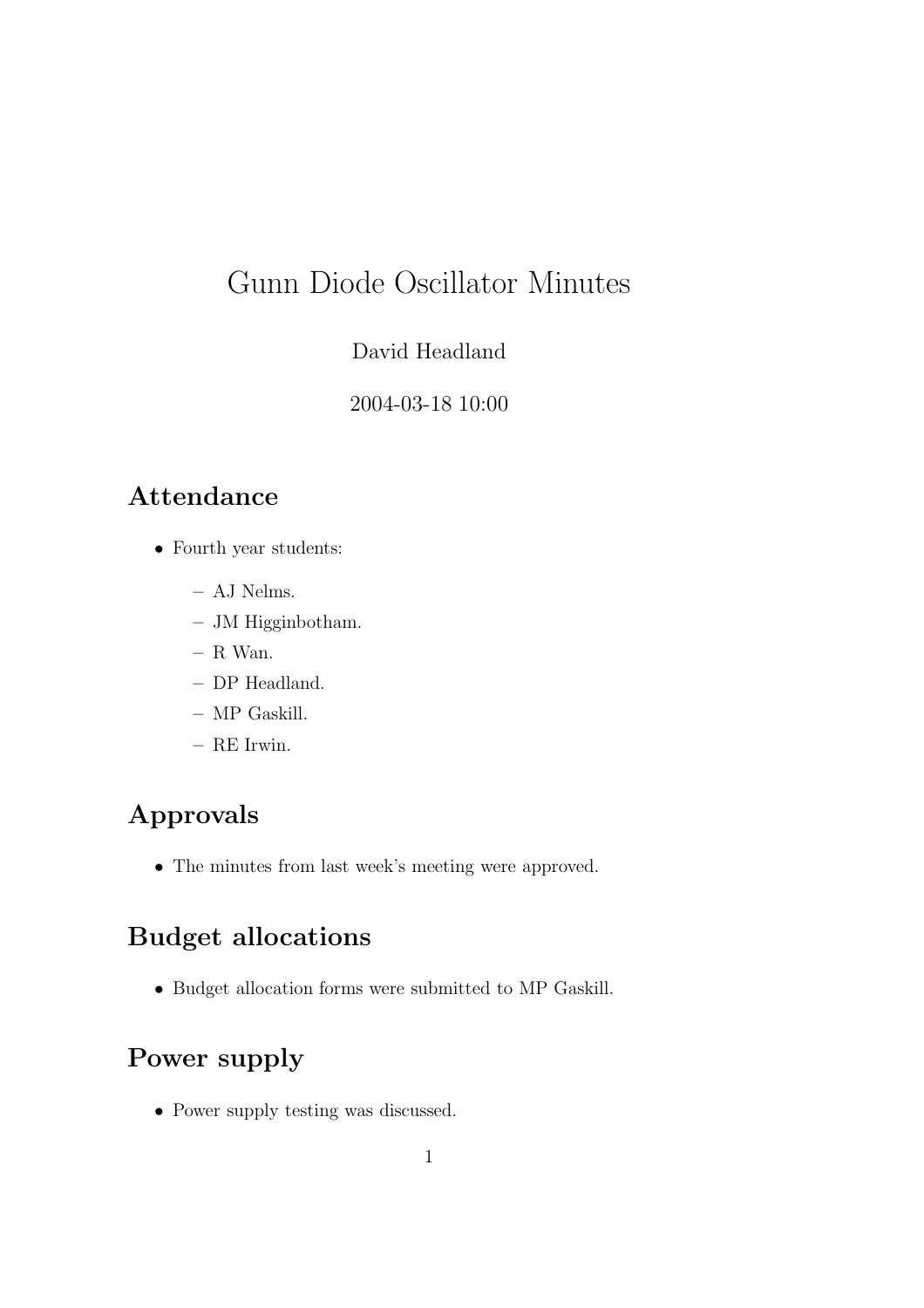- The wiring of the switch and polarity of cables needs checking.
- The PSU case was discussed and demonstrated.
- A suggestion was made to blank the bottom slot on the AT case.
	- The idea was rejected.
	- Leaving it free would allow air from over the heatsinks then out through the AT PSU extractor fan.
- Work on the software is continuing.
- A circuit for reference voltages has been set up and is being tuned.
- Tests will be made with the AT PSU.
- Current limiting will require a  $\frac{1}{3}$  $\frac{1}{3} \Omega$  high power resistor.
- Three  $1 \Omega$ ,  $11 W$  resistors in parallel were suggested.

#### Simulation

- Many problems are being encountered.
- The simulation does not match up with the theory.
- Time will be booked with R Sloan to try to provide suggestions.
- WS Truscott suggested writing a mini report on the current simulation situation.
- RE Irwin's simulations are progressing well.
- She has developed a good knowledge of the radial line transformer and the relationship between its shape and resonance.
- Work is being carried out to determine if there is an advantage to having more than one notch in the radial line transformer.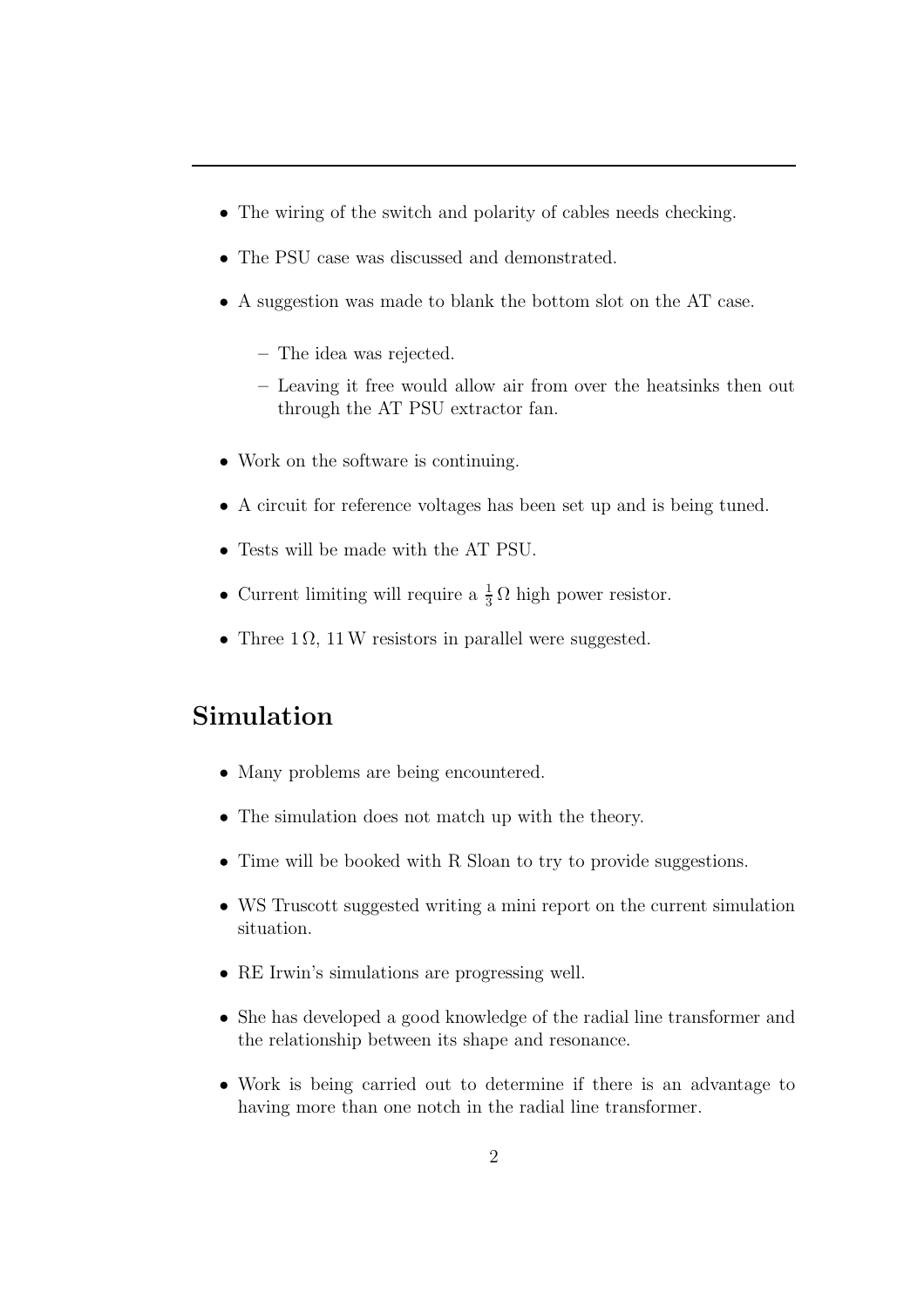### Manufacture

- MP Gaskill talked to Bernard during the week.
- He has included a spring for tensioning the radial line transformer.
- Gunn diode housing calculations were submitted to DP Headland.
- Bernard has all required parts from P Norton.
- P Norton will fit all parts to the housing.
- A meeting with e2v at the start of next week has been suggested.
- MP Gaskill will arrange this meeting today.

#### Team working

- The team working prize forms have been filled in.
- Information from the Accenture presentation has been considered.
- A large amount of details has been included.
- The demonstration was discussed.

#### Test equipment

- Progress with the waveguide extensions was discussed.
- WS Truscott has not talked to the workshop.
- WST, AJN and DPH will visit the workshop after the meeting.
- The attenuator was discussed.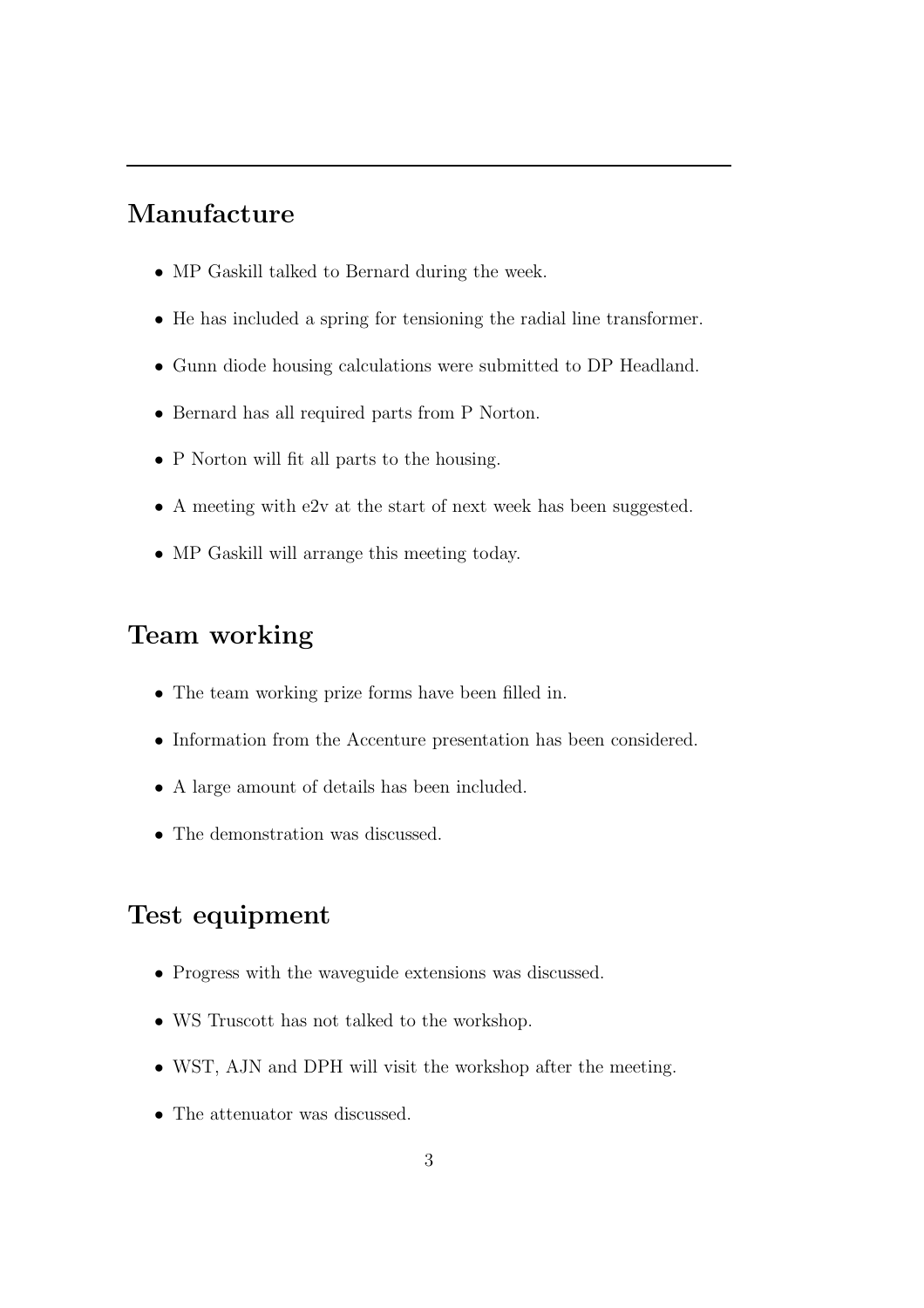### Issues log

- The idea of an issues log was discussed.
- One should be created based on issues raised in previous minutes.
- The log should be updated in real time from now on.
- This should be included in the final report.

### Final report

- Search for "power combing" in the final report.
- The report sections are due in on or preferably before 2 April 2004.

## Proposed actions

| All             | Attend meeting for e2v questions if possible: 2004-03-22<br>12:00.              |
|-----------------|---------------------------------------------------------------------------------|
| MP Gaskill      | Arrange the e2v meeting and mail the date to the list to<br>solicit candidates. |
| JMH, REI        | Create a mini report of the simulation progress.                                |
| JM Higginbotham | Book simulation time with R Sloan.                                              |
| AJN, RW, DPH    | Design PCB.                                                                     |
| RE Irwin        | Mail team working document to the list.                                         |
| All             | Mail RE Irwin with changes to the team working docu-<br>ment.                   |
| RE Irwin        | Include liaison with e2v in the final report.                                   |
| DP Headland     | Create an issues log based on past issues.                                      |
| DPH, AJN        | Arrange the first week of Easter for project work.                              |
| RE Irwin        | Talk to Tuesday's lecturers regarding e2v visit.                                |